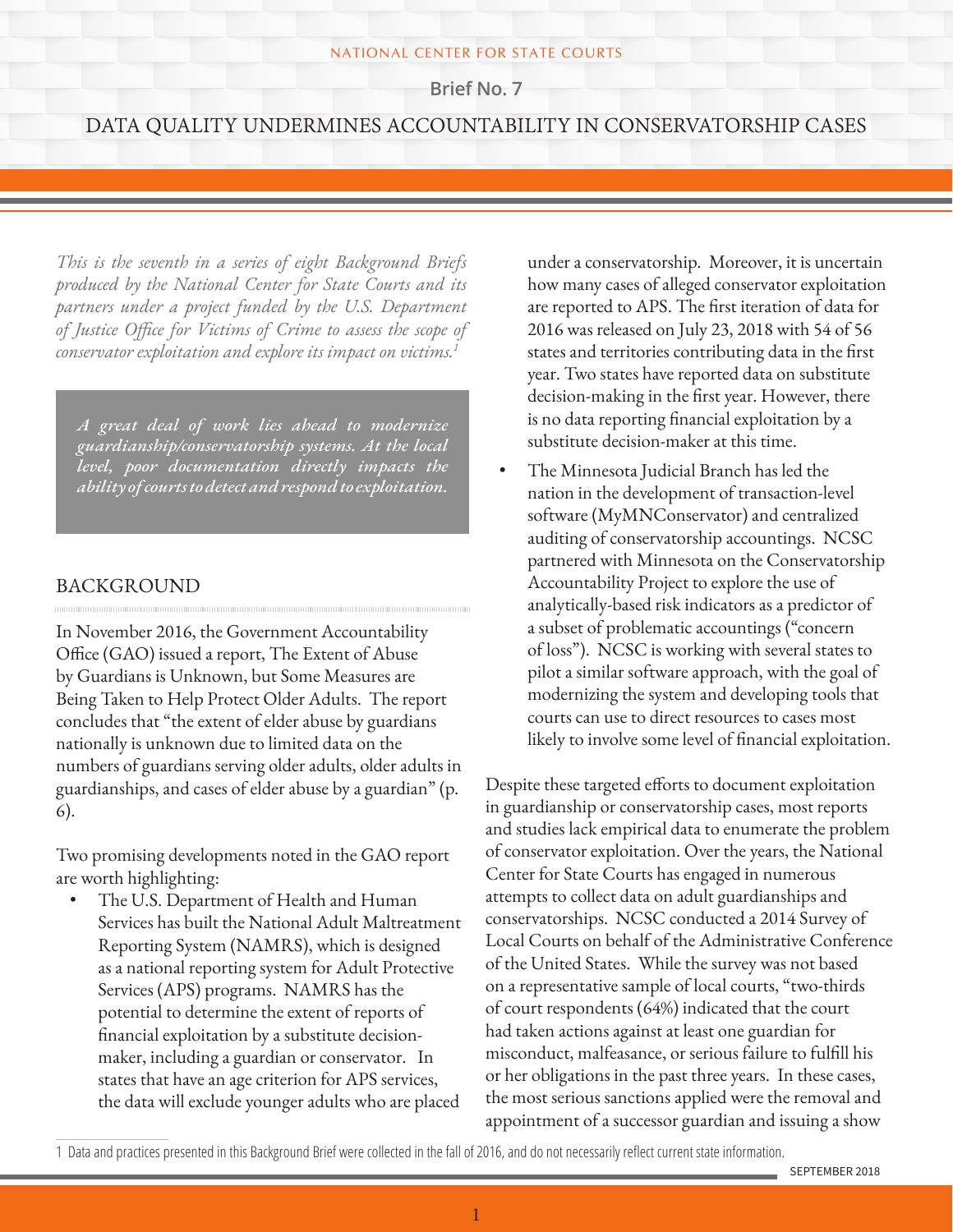cause or contempt citation." This suggests that most judges who handle this case type have encountered cases that include an element of financial exploitation, however the data is still limited and does not paint a national picture. This Background Brief reports the project's effort to document barriers to state court data collection, national estimates of caseloads based on the limited data available, and potential next steps to improve data collection and reporting.

# STATE COURT DATA COLLECTION EFFORT

NCSC's Court Statistics Project annually collects state court data on a variety of case types, including adult guardianships and conservatorships. However, as noted in a number of publications, the quality of the national data remains highly problematic. To determine if the quality of data had improved and to explore challenges in documenting adult conservator exploitation, NCSC undertook a national survey of administrative offices of the courts in fall 2016. The project team also collected additional information from some individual states that have been working to reform their guardianship/ conservatorship processes.

For the survey, team members contacted 56 designated state court Guardianship Points of Contacts (POCs) in each state, the District of Columbia, and the Territories to assess the extent of data collection efforts. For the most recent year available (2015), each state/territory was asked to report:

- New guardian and conservator cases filed
- Total active guardian and conservator cases
- Total dollar value for conservatorship cases
- Cases in which a conservator was removed for cause
- Cases in which a conservator was criminally charged
- Barriers or hurdles to reporting any of the above data elements.

Fifty-one states and territories responded (91%). Of the respondents, four states responded that they do not have administrative control over guardianship cases or do not have an available data expert and therefore were not able to provide further information (KS, ME, OK, RI). Eight states responded with no data but provided qualitative information regarding reporting barriers. The remaining 39 states (76%) were able to provide some level of data regarding overall guardianship/conservatorship cases. None of the states was able to fully report all data elements in the detail requested.

### BARRIERS TO REPORTING QUALITY DATA

The most serious issues raised through the survey and correspondence with court guardianship POCs revealed three themes: local court authority, lack of standardized reporting, and limited technology.

*Conservatorship Practices are Highly Localized*

The National Probate Court Standards (2013) noted that 17 states have specialized probate courts in all or a few counties. Often these specialized courts are locally administered and not under the authority of the state court administrative office. In the remaining 33 states, the District of Columbia, and the Territories, jurisdiction over probate and related issues lies within courts of general jurisdiction. To confuse matters more, not all probate courts oversee adult guardianships/ conservatorships. Furthermore, not all states require a law-trained judge to oversee these types of cases—in North Carolina, elected county clerks handle these cases; in some courts in Texas, constitutional judges, who may or may not be law-trained, are responsible for adult guardianship/conservatorship cases. The experiences of individuals and their family members is highly dependent on the judicial officer handling the hearings and the practices embedded in the local court. The variations within and between localities compound the challenges associated with tracking and documenting guardianship/ conservatorship cases and help explain the limited data available at the state and national level. Some state-level administrative offices do not have authority to dictate types of data collected by locally funded courts. Local courts may not collect this information, or only have details available in paper files. There is no efficient way to collect state-level data, as each case file would have to be reviewed.

### *Next Steps*

There are states that have taken on reviewing each case, and updating records and accompanying data. Texas, Nevada, and New Mexico are reviewing case files to determine if the case should still be open, what records or accountings are missing and needed follow-up.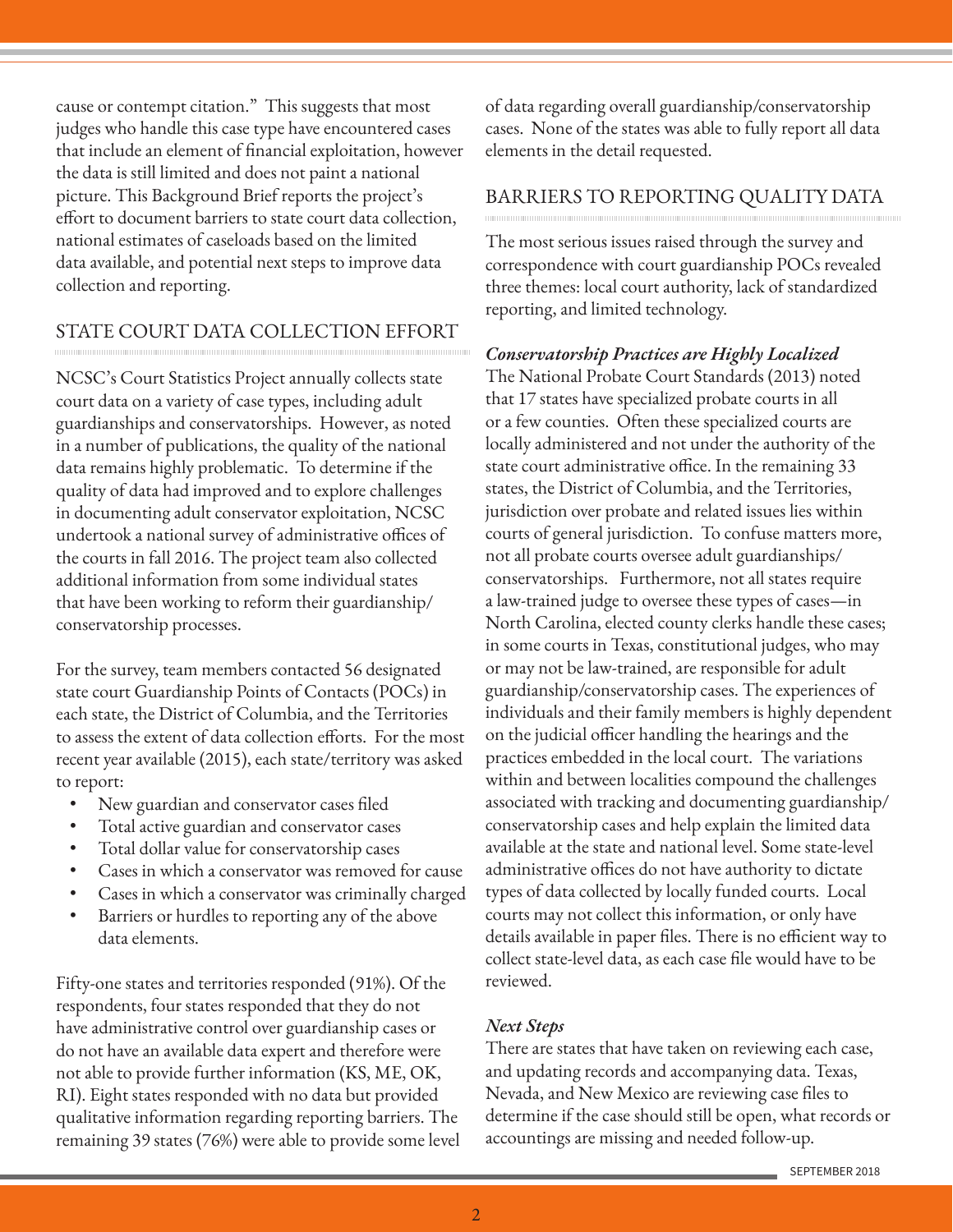Before implementing new data definitions and collecting more detailed information, states must document their current caseload and purge outdated or closed cases. The file review analysis should be carried out using a standardized checklist and form that documents the open/closed status of each case as well as compliance with state requirements, such as background checks, and recommended practices. Additionally, documentation of the amount of assets under the court's watch and reporting compliance—the submission of required reports and accountings on time—should be gathered to assess changes in asset values over time and to bring cases into compliance. State and local courts should conduct a file review analysis to determine the actual number of active cases and to improve compliance.

*Data standards for what needs to be collected and reported often do not exist within a state.*

### *Lack of Standards for Data Reporting*

Data standards for what needs to be collected and reported often do not exist within a state. Multiple states do not offer or enforce guidelines on what data to capture or how to count guardianship/conservatorship cases. Regardless of whether a state has administrative authority over probate cases, many states reported that the level of detailed data requested could only be found in local court records. This type of detail is often not collected at the state-level. Instead, only aggregate information, such as total probate filings, is required to be reported to the administrative office. Without clear guidance or standards from the state on the type of information to collect and report, local courts often rely on past practice. This leads to inconsistent counting practices and data elements collected. Specific examples and quotes from POCs help illustrate these problems.

**• Is the case open or closed?** In each state that has moved toward statewide reform, the first step has been to review each case file in the local courts to determine if the case is open or not. All too often, courts have not followed up on cases and have failed to close cases in which the individual has died, the guardianship/conservatorship was temporary, the individual relocated to another jurisdiction,

or the minor reached the age of emancipation. Texas provides an illustration where the Office of Court Administration's Guardianship Compliance Pilot Project reviews uncover that many cases are not closed appropriately. Texas' experience is not unique. Nevada and New Mexico's efforts to document guardianships and conservatorships in several courts and have similar findings.

- **• Are conservators submitting accountings on time?** Most states require annual accountings be filed with the court, yet local courts may not be sending notices to conservators or tracking the receipt and timing of submitted documents. Courts and judges may also be inconsistent in determining the anniversary/due date of annual accountings.
- **• What are the key characteristics of individuals and conservators?** Most states do not include individual-level data in data systems, such as the date of birth of individuals, which is critical to distinguishing juvenile from adult cases and whether the case should be closed due to emancipation or death. Local courts do not necessarily collect information on whether the conservator is a family member or a professional. This information becomes particularly critical when allegations of misconduct against a professional conservator may involve a number of individuals.
- **• What are the terms and conditions of the conservatorship?** Some judges do not write explicit orders that outline the specific powers of the guardian or conservator. In some cases, it is unclear as to whether the appointed person was given the authority to act on behalf of the person's health and well-being (guardian) and/or financial matters (conservator).
- **• What data systems, if any, are used?** Some local courts, usually in rural jurisdictions, may not use a case management system. Even in larger jurisdictions, case management systems were designed to manage court events, primarily hearings, that result in disposition. They are often insufficient in tracking cases requiring review year after year, such as conservatorships.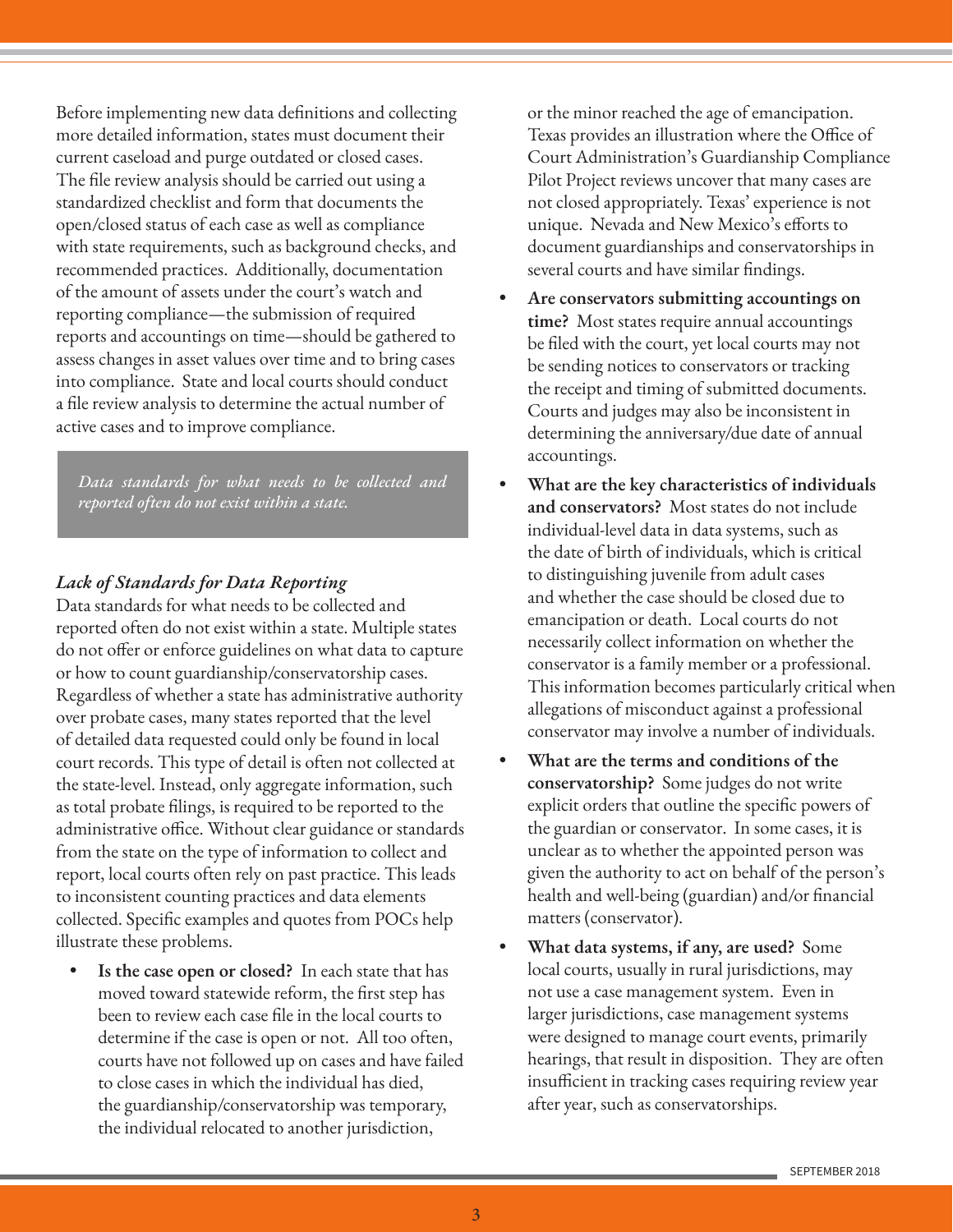**• How is the case being coded in the case management system?** Across localities, there are inconsistencies in how cases are coded. Generally, judges and court staff work to close cases and remove them from the docket. Some clerks consider the appointment of a conservator to be the event that closes a case, while others may keep it open because of ongoing oversight required by the court. While NCSC recommends that case management systems include a "set for review" option, there remain inconsistencies in how the cases are coded.

*The long-term nature of guardianships and conservatorships and the need for ongoing monitoring raises the level of reporting needed.*

#### *Next Steps*

NCSC's Court Statistics Project (CSP) has a data dictionary, the State Court Guide to Statistical Reporting, that defines each case type and discusses how cases should be counted for compiling a national picture of caseloads across the states. The CSP focuses on capturing an accurate count of the number of filings and the total number of active cases but captures high-level information in order to include all states in a national picture. More detailed data around guardianship and conservatorship cases are needed. The long-term nature of guardianships and conservatorships and the need for ongoing monitoring raises the level of reporting that should be done. NCSC suggests the development of a set of reporting guidelines that include several tiers, the basic level being the minimum required data submitted to the CSP, with additional levels to include case and event details needed by local courts and states to monitor active cases and detect the problem of financial exploitation.

### *Outdated Technology Contributes to Poor Reporting*

Outdated technology and case management systems are not flexible with data collection fields. It is a time intensive and expensive task to reconfigure the data collection systems and process, and therefore, paper or hard copy files remain the most common location where detailed data is captured. Additionally, many state courts do not have a single case management system that covers all jurisdictions, and instead must combine information collected on multiple systems with varying data elements and level of detail.

*The lack of reliable and comprehensive data at the local court level results in a large number of states unable to provide reliable state-level data on the number of active adult guardianship or conservatorship cases.* 

### MOST STATES HAVE UNRELIABLE DATA

The lack of reliable and comprehensive data at the local court level results in a large number of states unable to provide reliable data on the number of active adult guardianship or conservatorship cases. Survey data reported by the states often lacked basic distinguishing detail such as the age of the individual (minor or adult, and age of adult) and whether the guardianship case included guardianship of the person, conservatorship, or both. Often states could provide only high-level totals, such as total guardianship cases filed or active cases. Also, states were unable to provide reliable counts of the number of cases in which a conservator was removed for cause, a conservator was criminally charged, and the total dollar value of assets under court oversight.

# NATIONAL DATA ESTIMATES

Sixteen states provided reliable data on adult guardianship or conservatorship cases that were used to create national estimates. However, a number of states were unable to differentiate between cases that involve a guardianship of the person, conservatorship, or both. For these reasons, estimates refer to guardianship and/or conservatorship cases.<sup>2</sup>

#### *Caseloads*

• In 2015, an estimated 180,000 new adult guardianship and/or conservatorship cases were filed in the United States. This estimate is based on an average (from 16 states) of 71 cases being filed per 100,000 adult population.

<sup>2</sup> Data and practices presented in this paper were collected in the fall of 2016, and do not necessarily reflect current state information.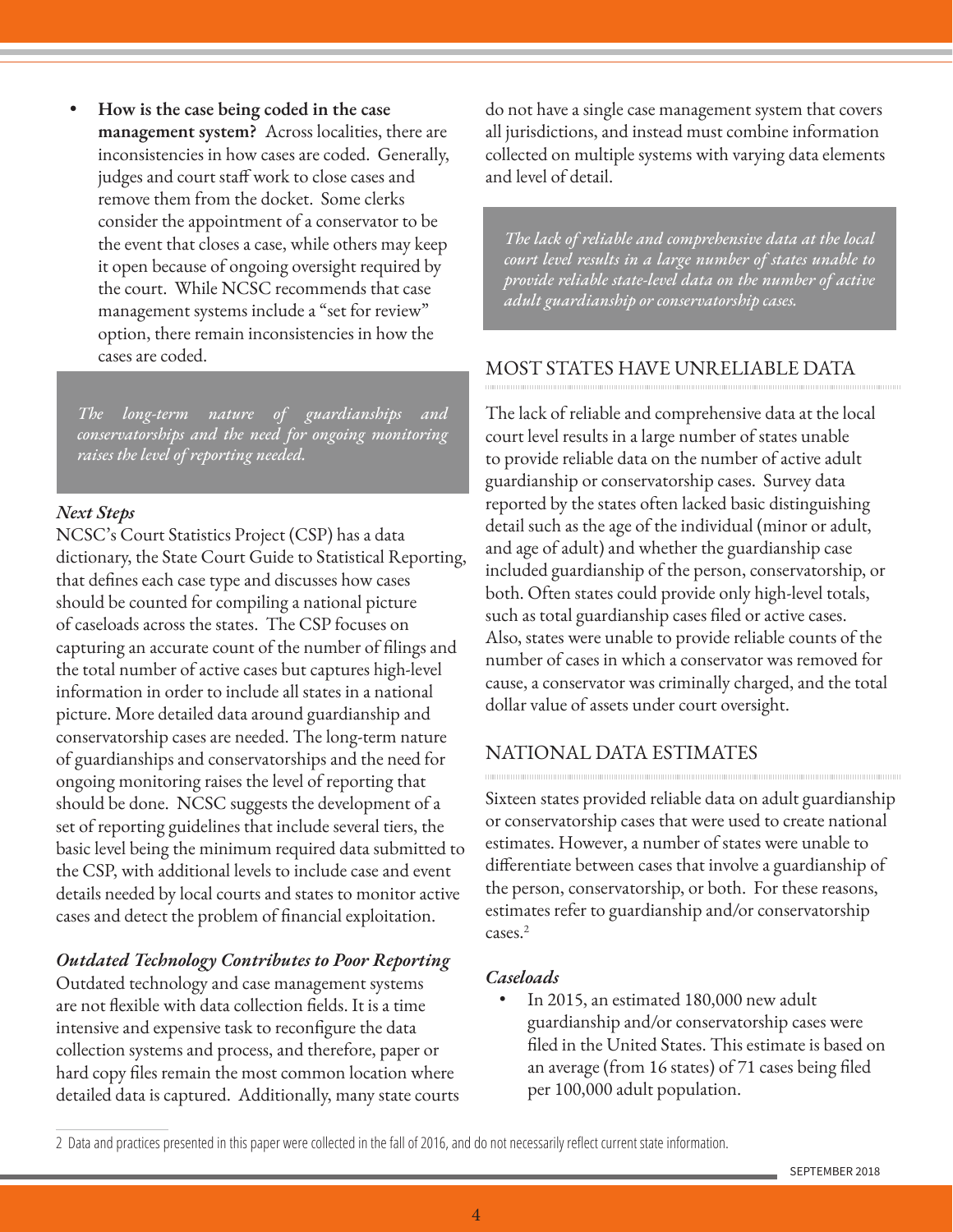• An estimated 1.3 million guardianship and/or conservatorship cases were active or awaiting a hearing or review in 2015. This estimate is based on an average (from 11 states) of 515 active cases per 100,000 adult population.



**Figure 1** Active Adult Guardianship or Conservatorship Cases

### ASSETS UNDER COURT WATCH

Data on the total dollar value under court oversight for conservatorship cases was difficult for states to report. Four states were able to report asset data totaling \$5.4 billion or an average \$16.2 million under court conservatorship per 100,000 population. When applying that to the national population, an estimated \$50 billion is under court oversight for adult conservatorship cases in the United States.

States were often only able to report dollar value for cases under a public or professional conservator, not those with a family member or friend acting in that role. Other states were only able to report a subset of counties or courts that report dollar value as these localities are part of an optional guardianship registry or have data capabilities beyond the rest of the state. Also, very few states were able to distinguish the dollar value for minor estates separately from those of adult estates. Table 1 outlines available asset data.

| State     | <b>Total Assets</b><br><b>Under Court</b><br>Oversight<br>(rounded) |                       | Assets per 100k<br>population<br>(rounded) |
|-----------|---------------------------------------------------------------------|-----------------------|--------------------------------------------|
| Idaho     | \$342 Million                                                       |                       | \$21 Million                               |
| Minnesota | \$909 Million                                                       |                       | \$17 Million                               |
| Texas     | \$4 Billion                                                         |                       | \$15 Million                               |
| Delaware  | \$125 Million                                                       |                       | \$13 Million                               |
| Total     | \$5.4 Billion                                                       | Average<br>(per 100k) | \$16.2 Million                             |

**Table 1** Assets Under Court Oversight

**Next Steps:** NCSC has developed court performance measures for trial courts as well as problem-solving courts and on particular case types, including elder abuse. Performance measures are desperately needed on guardianship/conservatorship cases that emphasize procedural satisfaction and accountability. Examples of performance measures in this area may be the percentage of cases in which there is a bond, the percentage of cases in which complete annual accountings have been submitted by the due date, and timeliness measures (e.g., number of days from petition to hearing, from appointment to inventory submission, from accounting submission to audit, from audit report to court hearing), and percentage of assets recovered. Other measures may focus on issues such as background checks and credit histories (e.g., number/percentage conducted, use of extra safeguards where necessary). The goal should be to develop a performance management system in which the court periodically reviews findings and makes system improvements that are constantly informed by data. Data used to inform the measures should be developed into a "dashboard" for judges that will display specific measures and provide alerts to judges when cases may need greater attention—for instance, accountings are delinquent.

# CONSERVATORS REMOVED / CHARGED FOR EXPLOITATION

Five states were able to provide some information on cases where guardians were removed or charged, potentially due to exploitation. However, none of the five were able to provide a complete picture for the state or verify that removal or charges were for financial exploitation. Specific details are listed below for each of the five states.